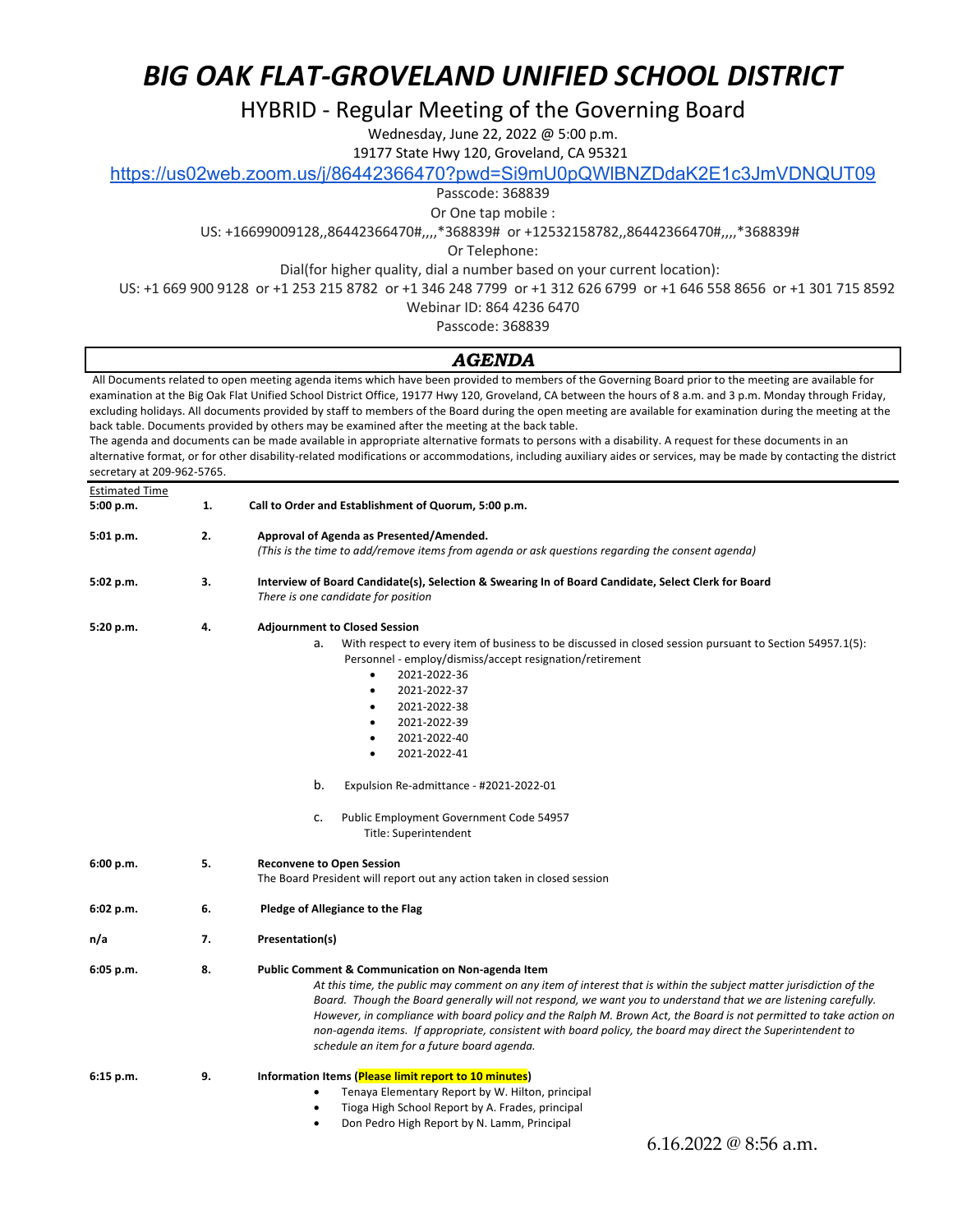HYBRID - Regular Meeting of the Governing Board

Wednesday, June 22, 2022 @ 5:00 p.m.

19177 State Hwy 120, Groveland, CA 95321

https://us02web.zoom.us/j/86442366470?pwd=Si9mU0pQWlBNZDdaK2E1c3JmVDNQUT09

Passcode: 368839

Or One tap mobile :

US: +16699009128,,86442366470#,,,,\*368839# or +12532158782,,86442366470#,,,,\*368839#

Or Telephone:

Dial(for higher quality, dial a number based on your current location):

US: +1 669 900 9128 or +1 253 215 8782 or +1 346 248 7799 or +1 312 626 6799 or +1 646 558 8656 or +1 301 715 8592

Webinar ID: 864 4236 6470

Passcode: 368839

### *AGENDA*

|           |     | Union Communication – Report by Union Representative(s)<br>٠                                                                                                                                                                                                |
|-----------|-----|-------------------------------------------------------------------------------------------------------------------------------------------------------------------------------------------------------------------------------------------------------------|
|           |     | District Report by W. Hilton<br>$\bullet$                                                                                                                                                                                                                   |
|           |     | <b>Board Communication</b>                                                                                                                                                                                                                                  |
| 7:15 p.m. | 10. | <b>Public Hearing</b>                                                                                                                                                                                                                                       |
|           |     | a. Presentation of the 22/23 LCAP & Support Documentation                                                                                                                                                                                                   |
|           |     | <b>LCFF Budget Overview for Parents</b><br>$\bullet$                                                                                                                                                                                                        |
|           |     | Supplement to Annual Update<br>$\bullet$                                                                                                                                                                                                                    |
|           |     | LCAP<br>$\bullet$                                                                                                                                                                                                                                           |
|           |     | <b>Plan Summary</b><br>$\circ$                                                                                                                                                                                                                              |
|           |     | <b>Engaging Educational Partners</b><br>$\circ$                                                                                                                                                                                                             |
|           |     | <b>Goals &amp; Actions</b><br>$\circ$                                                                                                                                                                                                                       |
|           |     | Services for Foster Youth, English Learners & Low income students<br>$\circ$                                                                                                                                                                                |
|           |     | <b>Action Tables</b><br>$\circ$                                                                                                                                                                                                                             |
|           |     | <b>Instructions</b><br>$\circ$                                                                                                                                                                                                                              |
| 7:30 p.m. |     | b. Presentation of the 2022/2023 Fiscal Budget for BOFGUSD                                                                                                                                                                                                  |
|           |     | S. Cochran will present the 22/23 budget for the District                                                                                                                                                                                                   |
|           |     | Close Public Hearing @                                                                                                                                                                                                                                      |
|           | 11. | <b>Action Items</b>                                                                                                                                                                                                                                         |
| 8:00 p.m. |     | a. Approval of Agreement for Special Services                                                                                                                                                                                                               |
|           |     | <b>District Counsel with AALRR</b>                                                                                                                                                                                                                          |
| 8:05 p.m. |     | b. Approval of Agreement for Propane Fuel, Equipment & Services<br>Services with JS West                                                                                                                                                                    |
| 8:10 p.m. |     | c. Approval of Ag Incentive Grant<br><b>THS</b><br><b>DPHS</b><br>$\bullet$<br>M. Stegall has prepared grant documents to submit to state.                                                                                                                  |
| 8:15 p.m. |     | d. Approval of Expanded Learning Opportunities Program Plan (ELOP)<br>Supt. Hilton will present info                                                                                                                                                        |
|           |     |                                                                                                                                                                                                                                                             |
| 8:25 p.m. |     | e. Approval of Resolution 2021.2022.06 Resolution California for a General District Election<br>To have our Governing Board Members part of the state election                                                                                              |
| 8:30 p.m. |     | f. Approval of CPALS Contract 2022-2024<br>Per negotiations -                                                                                                                                                                                               |
| 8:40 p.m. |     | g. Approval of CTA Contract 21-23 Correction to page 10 Annual Benefit Contribution<br>Correction to Page 10 only                                                                                                                                           |
| 8:50 p.m. |     | h. Approval of Salary Schedules<br>Classified - year 21-25 correction to header only<br>Transportation - year 21-25 correction to header only<br>$\bullet$<br>Confidential Management Correction to Line: AA to Supt, Step 16-20<br>Correction to schedules |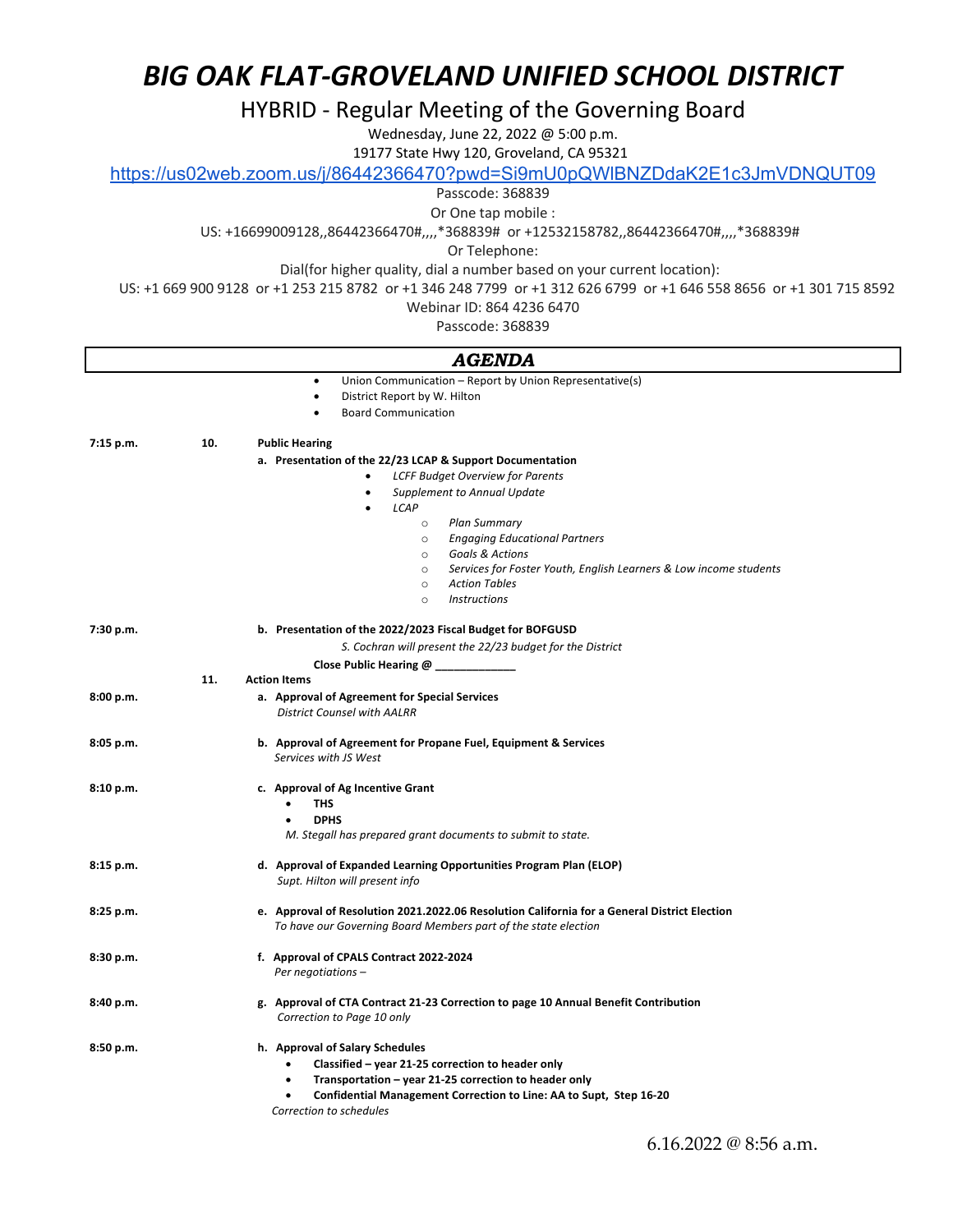HYBRID - Regular Meeting of the Governing Board

Wednesday, June 22, 2022 @ 5:00 p.m.

19177 State Hwy 120, Groveland, CA 95321

https://us02web.zoom.us/j/86442366470?pwd=Si9mU0pQWlBNZDdaK2E1c3JmVDNQUT09

Passcode: 368839

Or One tap mobile :

US: +16699009128,,86442366470#,,,,\*368839# or +12532158782,,86442366470#,,,,\*368839#

Or Telephone:

Dial(for higher quality, dial a number based on your current location):

US: +1 669 900 9128 or +1 253 215 8782 or +1 346 248 7799 or +1 312 626 6799 or +1 646 558 8656 or +1 301 715 8592

Webinar ID: 864 4236 6470

Passcode: 368839

| AGENDA     |     |                                                                                                                                                                                                                                           |  |  |
|------------|-----|-------------------------------------------------------------------------------------------------------------------------------------------------------------------------------------------------------------------------------------------|--|--|
| 9:00 p.m.  |     | i. Approval of Bell Schedules for High Schools                                                                                                                                                                                            |  |  |
|            |     | From A/B day schedule to 7 periods                                                                                                                                                                                                        |  |  |
| 9:10 p.m.  |     | j. Approval of New Graduation Requirements for High Schools                                                                                                                                                                               |  |  |
|            |     | Due to new schedule, grad requirements change                                                                                                                                                                                             |  |  |
| 9:15 p.m.  |     | k. Approval of 5 additional days to Certificated Management Salary<br>Summer School pay                                                                                                                                                   |  |  |
| 9:20 p.m.  |     | I. Approval of Model Arts & Music in School Resolution 2021.2022.07<br>Resolution to show support of Arts & Music in schools                                                                                                              |  |  |
|            | 12. | Discussion & Informational Items/Possible Action                                                                                                                                                                                          |  |  |
| 9:25 p.m.  |     | a. Audit Extension Request                                                                                                                                                                                                                |  |  |
|            |     | Auditors are requesting another extension to June 24, 2022                                                                                                                                                                                |  |  |
| 9:30 p.m.  |     | b. Approval/Change/Review of Substitute Rates for BOFGUSD                                                                                                                                                                                 |  |  |
|            | 13. | <b>Policy/Regulations</b>                                                                                                                                                                                                                 |  |  |
| 9:40 p.m.  |     | <b>First Reading (no action)</b><br>а.                                                                                                                                                                                                    |  |  |
|            |     | <b>Graduation Requirements</b><br>$\bullet$                                                                                                                                                                                               |  |  |
|            |     | b.<br>Second Reading & Adoption (action item)                                                                                                                                                                                             |  |  |
|            |     | AR/BP 6158 Independent Study<br>٠                                                                                                                                                                                                         |  |  |
|            |     | BP 6170.1 Transitional Kindergarten<br>$\bullet$                                                                                                                                                                                          |  |  |
|            |     | <b>BB 9320 Meetings and Notices</b><br>$\bullet$                                                                                                                                                                                          |  |  |
| 9:50 p.m.  | 14. | Curriculum $-1^{st}$ Reading, no action                                                                                                                                                                                                   |  |  |
|            |     | <b>Principals of Economics:</b>                                                                                                                                                                                                           |  |  |
|            |     | <b>United States Government: Our Democracy</b><br>$\bullet$                                                                                                                                                                               |  |  |
|            |     | Curriculum -2nd Reading & adoption                                                                                                                                                                                                        |  |  |
| 9:55 p.m.  | 15. | <b>Consent Agenda</b>                                                                                                                                                                                                                     |  |  |
|            |     | Approval of Minutes of Regular Meeting on May 11, 2022<br>а.                                                                                                                                                                              |  |  |
|            |     | <b>Approval of Payroll for May 2022</b><br>b.                                                                                                                                                                                             |  |  |
|            |     | <b>Approval of Commercial Warrants for May 2022</b><br>c.                                                                                                                                                                                 |  |  |
| 10:00 p.m. | 16  | <b>Adjournment to Closed Session</b>                                                                                                                                                                                                      |  |  |
|            |     | To complete any unfinished business if necessary                                                                                                                                                                                          |  |  |
|            |     | а.<br>With respect to every item of business to be discussed in closed session pursuant to Section 54957.1(5):<br>Personnel - employ/dismiss/accept resignation/retirement<br>2021-2022-36<br>٠<br>2021-2022-37<br>$\bullet$<br>$\bullet$ |  |  |
|            |     | 2021-2022-38<br>2021-2022-39<br>$\bullet$                                                                                                                                                                                                 |  |  |
|            |     | 2021-2022-40<br>$\bullet$                                                                                                                                                                                                                 |  |  |
|            |     | 2021-2022-41<br>$\bullet$                                                                                                                                                                                                                 |  |  |